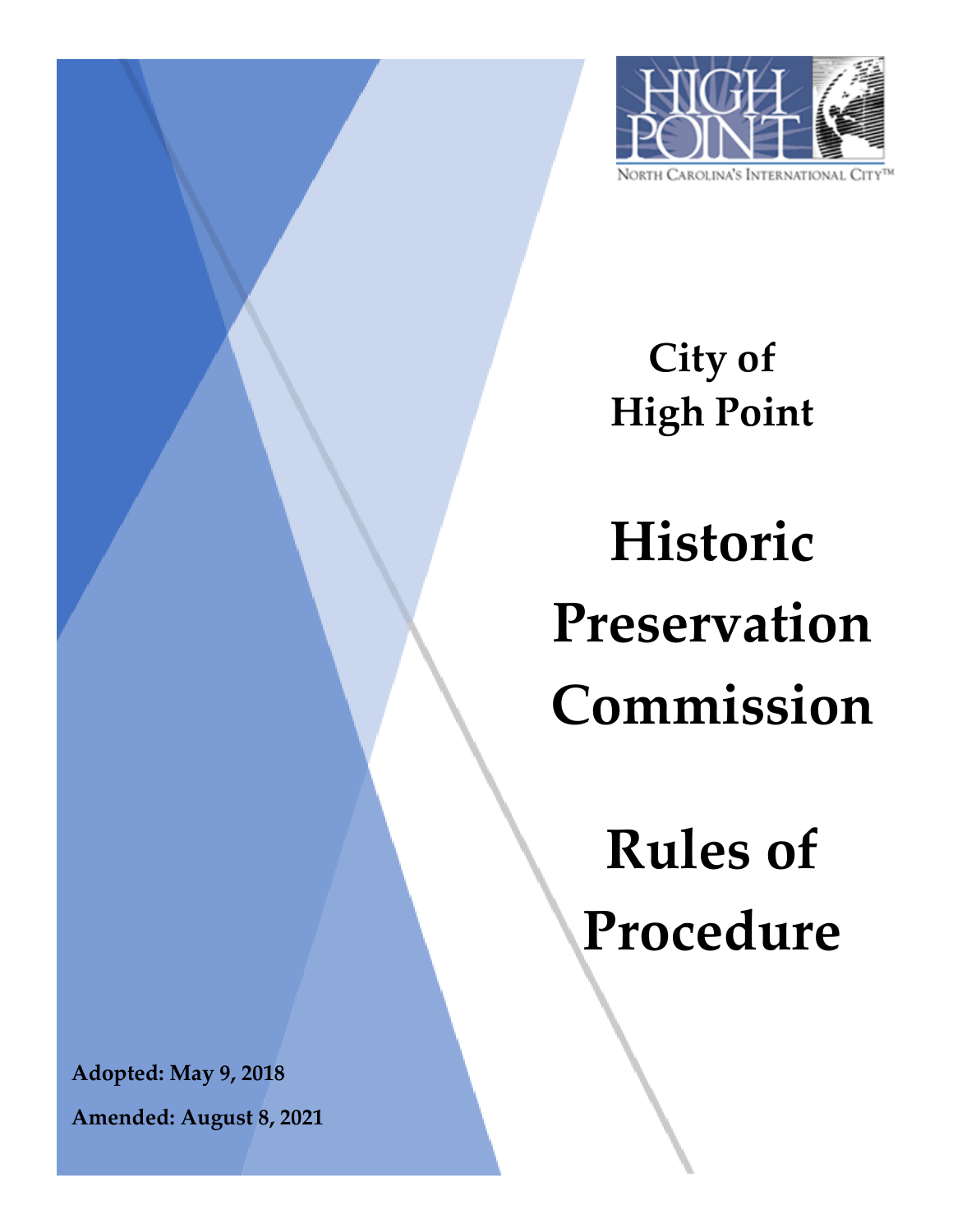| 5.5 Deliberation. |  |
|-------------------|--|
|                   |  |
|                   |  |
|                   |  |
|                   |  |
|                   |  |
|                   |  |

# **TABLE OF CONTENTS**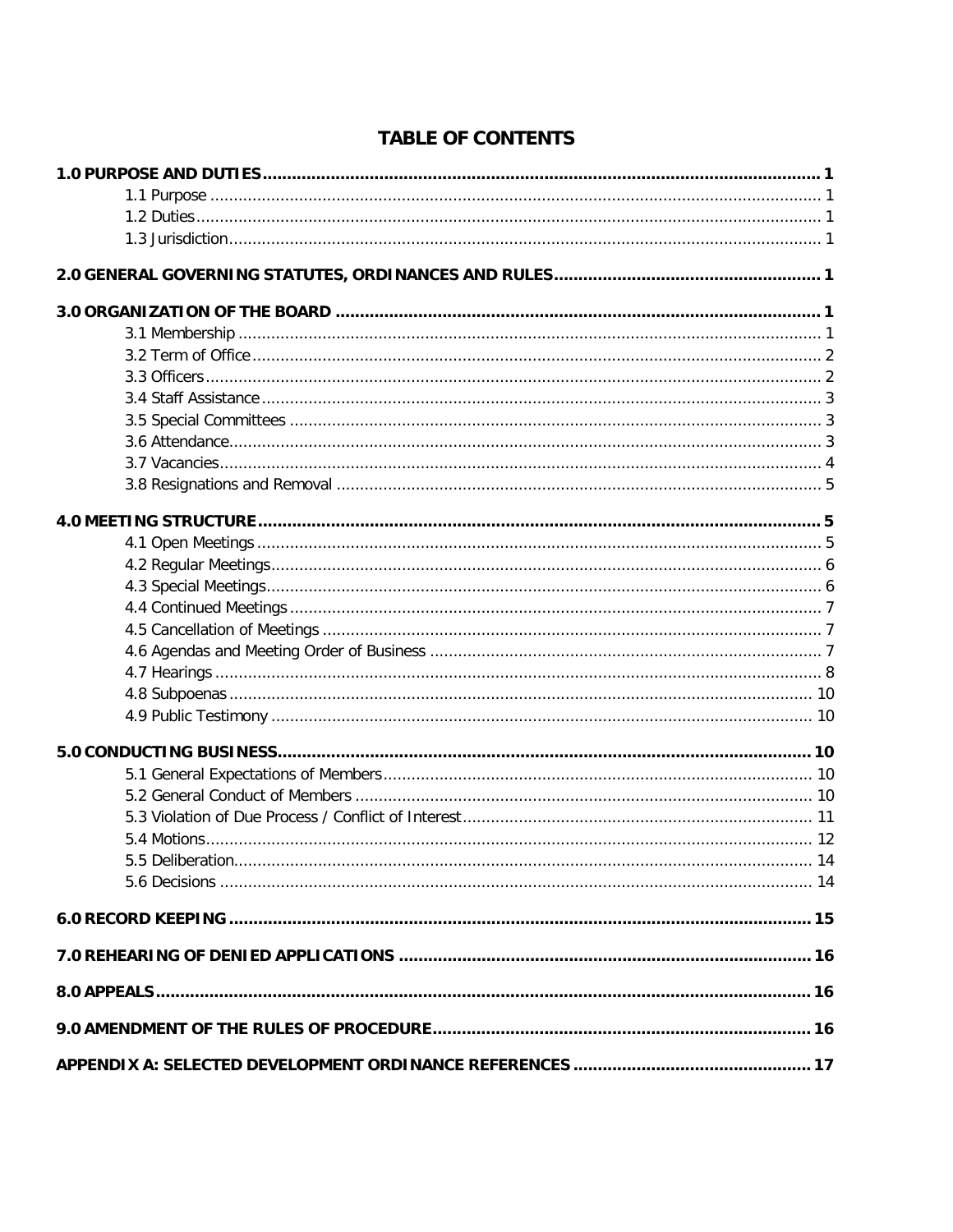# **CITY OF HIGH POINT HISTORIC PRESERVATION COMMISSION RULES OF PROCEDURE**

#### **Section 1. Purpose and Duties**

#### **1.1. Purpose**

To establish procedures for organizing and conducting the business of the Historic Preservation Commission ("HPC" or "the Board") in executing its duties and responsibilities.

## **1.2. Duties**

The duties of the Board shall be those listed in Section 2.2. Review Authorities, of the City of High Point Development Ordinance.

# **1.3 Jurisdiction**

The Board's jurisdiction for review and approval of Certificates of Appropriateness within Local Historic Overlay Districts, as required by the Development Ordinance, is delineated on the official zoning map.

### **Section 2. General Governing Statutes, Ordinances and Rules**

The Board is governed by the applicable provisions of Chapter 160D of the North Carolina General Statutes; the current City of High Point Development Ordinance and all amendments thereto; other relevant policies established by the City Council; and by these Rules to the extent that they do not conflict with the law. These Rules are a public record, and are available to the public in paper or electronic format, and posted on the Department's website.

## **Section 3. Organization of the Board**

## **3.1. Membership**

The Board shall be made up of nine members (collectively, "the members"). Each member shall take an oath of office prior to performing any duties as a member of the Board.

## **3.1.1. Residency, Appointment and Qualification of Members**

All members shall be residents of the City. Whenever possible, at least one member from each of the City's Local Historic Overlay districts shall be appointed. All members shall be appointed by the City Council. Members shall have demonstrated experience or an interest in the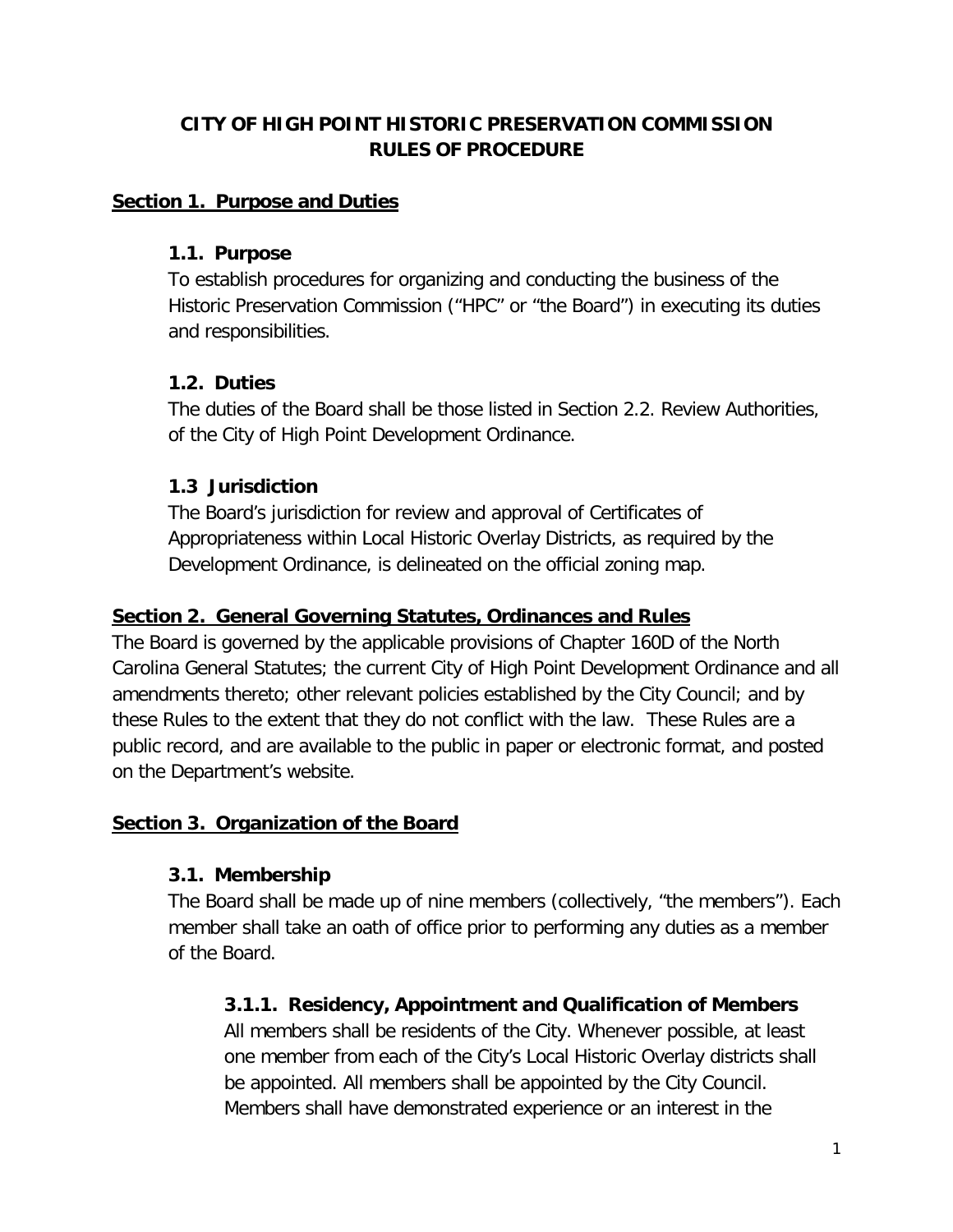preservation of historic structures, and should be currently or formerly employed in architecture, history, planning, archaeology, or a related discipline.

#### **3.1.2. Quorum**

A quorum of the Board shall consist of a majority of the set membership, excluding vacant seats, but not excluding absents. A quorum must be present in order for the Board to take any official action.

## **3.2. Term of Office**

Members serve a three-year term of office as described in the Development Ordinance. Members may be appointed to fill an unexpired term of a previous member. Member terms should be staggered such that a similar number of members are appointed or reappointed each year. The terms of all members shall not expire at the same time.

## **3.3. Officers**

## **3.3.1. Election of Officers**

Annually, at the end of the regular meeting in the month of June, the Board shall elect from its membership a Chair and Vice Chair. Nominations shall be moved and seconded, and any number of members may be nominated. Voting may be done by acclamation (if only one member is nominated), show of hands, voice, or by secret ballot following a motion and majority vote of the members. The newly elected Chair and Vice Chair shall assume their office on July 1.

#### **3.3.2. Chair**

The Chair's term of office shall be one year, ending on June 30, but shall be eligible for reelection. The Chair shall preside at all meetings, supervise the affairs of the Board, and subject to these rules shall decide all points of procedure unless otherwise directed by a majority of the members in session at the time. The Chair may call a special meeting as necessary.

## **3.3.3. Vice Chair**

The Vice Chair's term of office shall be one year, ending on June 30, but shall be eligible for reelection. The Vice Chair shall preside at any meeting in the absence of the Chair, and shall exercise all duties of the Chair.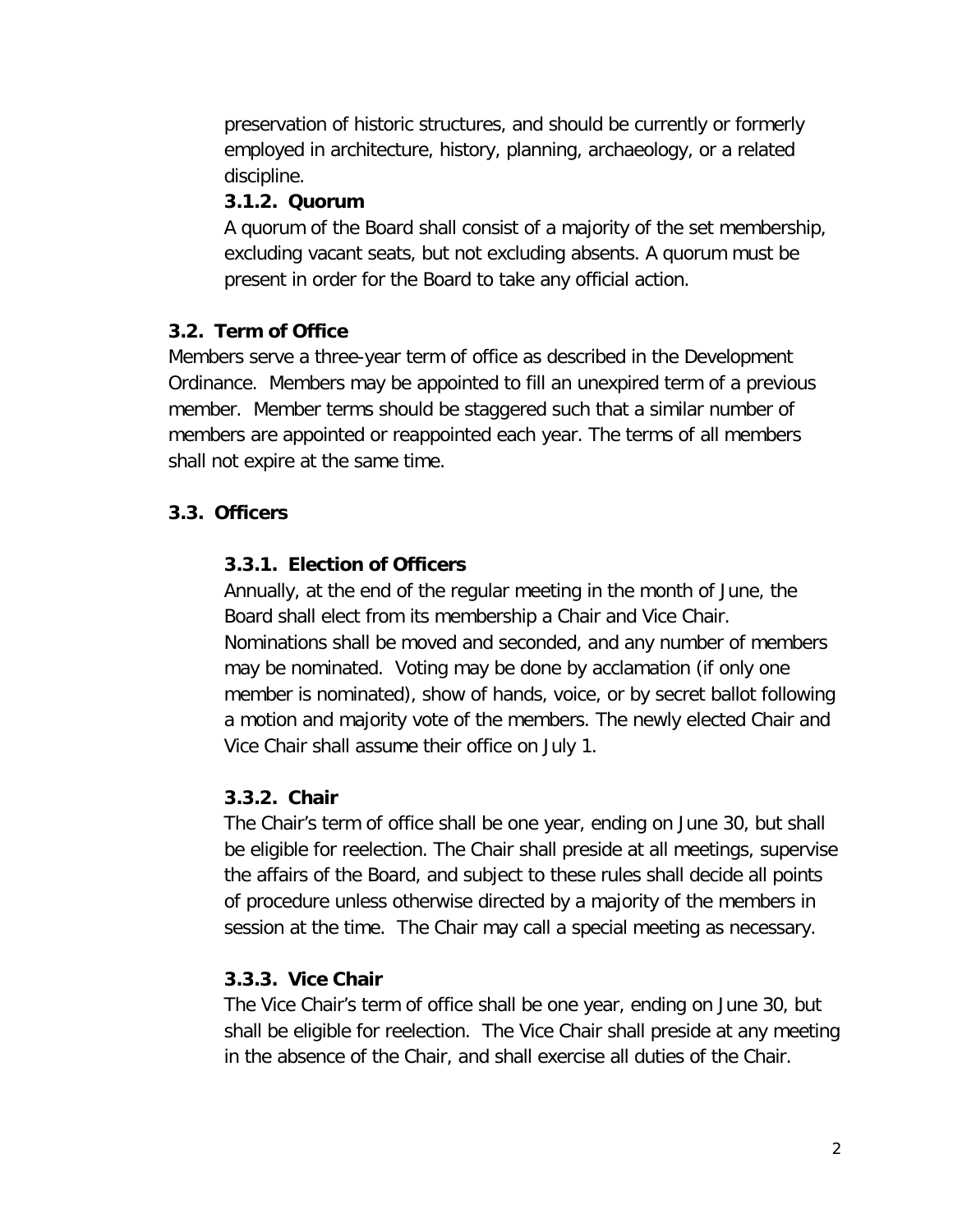### **3.4. Staff Assistance**

#### **3.4.1. Secretary**

A staff member of the Planning and Development Department, assigned and supervised by the Planning and Development Director (hereinafter, Director), shall serve as Secretary to the Board. The Secretary's primary duties are to prepare minutes of the meetings, maintain attendance and other official records of the Board, and to certify and file signed decisions of the Board, but may include other clerical and administrative duties as assigned by the Director.

## **3.4.2. Other Staff Support**

The Director, or staff assigned by the Director, shall provide professional and technical support to the Board, which may include preparation of meeting materials, presentations and recommendations, conducting official correspondence, and other staff support as requested by the Board and determined appropriate by the Director.

## **3.5. Special Committees**

Special committees may be established by a majority vote of the Board to assist the Board in studying specific issues. Special committee members shall be appointed by the Chair or a designated member. Special committees may contain persons who are not members of the Board. The HPC may not delegate its official powers and duties to a special committee.

## **3.6. Attendance**

Persons accepting appointment to the Board have made a commitment to serve the citizens of High Point. Applicants coming before the Board deserve a full complement of members to be present to review and recommend/decide matters. Faithful attendance at meetings of the Board is expected.

## **3.6.1. Reporting Absences**

A member who anticipates not being able to attend a meeting of the Board must contact the Secretary upon receipt of the agenda (or earlier, if possible) and indicate the reason for the absence. In the event of an unforeseen emergency or illness, notification to the Secretary shall be given at the earliest practical time.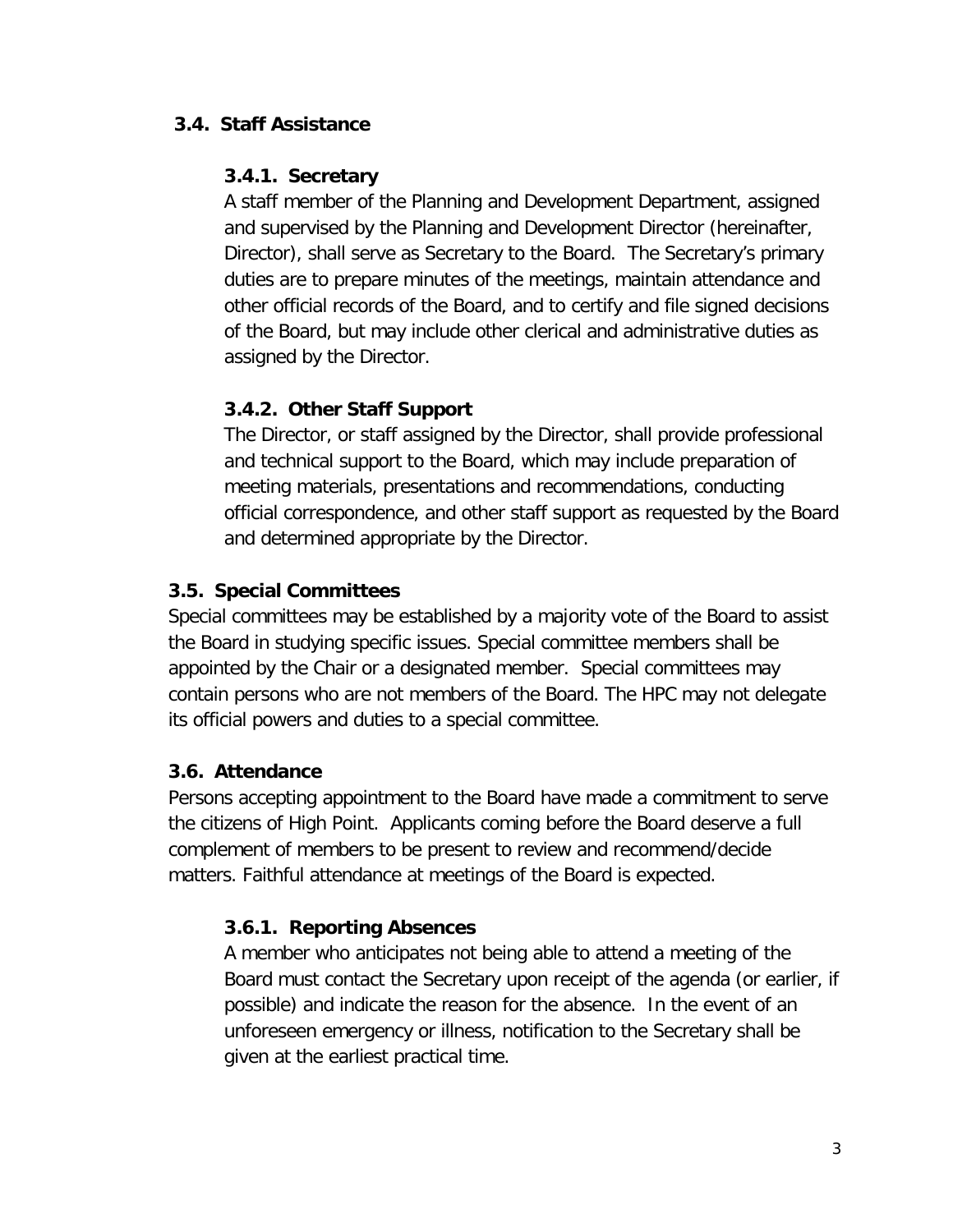### **3.6.2 Approved Absences**

Absences due to sickness, death in the family, or other emergencies of a similar nature shall be regarded as approved absences and shall not affect the member's status on the Board. Known work commitments, vacations or other non-medical conditions are not approved absences. In the event of a long illness or other situation resulting in a prolonged absence, the member may be replaced by the City Council.

### **3.6.3. Attendance Requirement**

A member who misses three consecutive regular meetings or 33 percent or more of the regular meetings held in a calendar year, loses status as a voting member until reinstated by the City Council, and may be replaced. Attendance records shall be periodically reviewed by the Planning and Development Director, who shall inform the member of any noncompliance with the attendance requirement.

### **3.6.4. Absence of Officers**

In the absence of both the Chair and Vice Chair, the Board membership in attendance shall vote to determine an acting Chair for the meeting.

## **3.7. Vacancies**

#### **3.7.1. Filling Vacancies**

A vacancy in the office of Chair shall be filled by the Vice Chair, succeeding to the office for the remainder of the unexpired one-year term of the Chair. A vacancy in the office of Vice Chair shall be filled by election of a new Vice Chair from the membership of the Board for the remainder of the one-year unexpired term of the Vice Chair. Member vacancies shall be filled by a new member appointed by the City Council to fill the remainder of the unexpired term.

## **3.7.2. Member Continuing Service Beyond Term**

A member completing a term of office who has not been reappointed and for whose seat a new appointment has not been made by the City Council, may continue to serve until such time as he or she is reappointed, a new appointment is made, or until he or she chooses to leave the Board.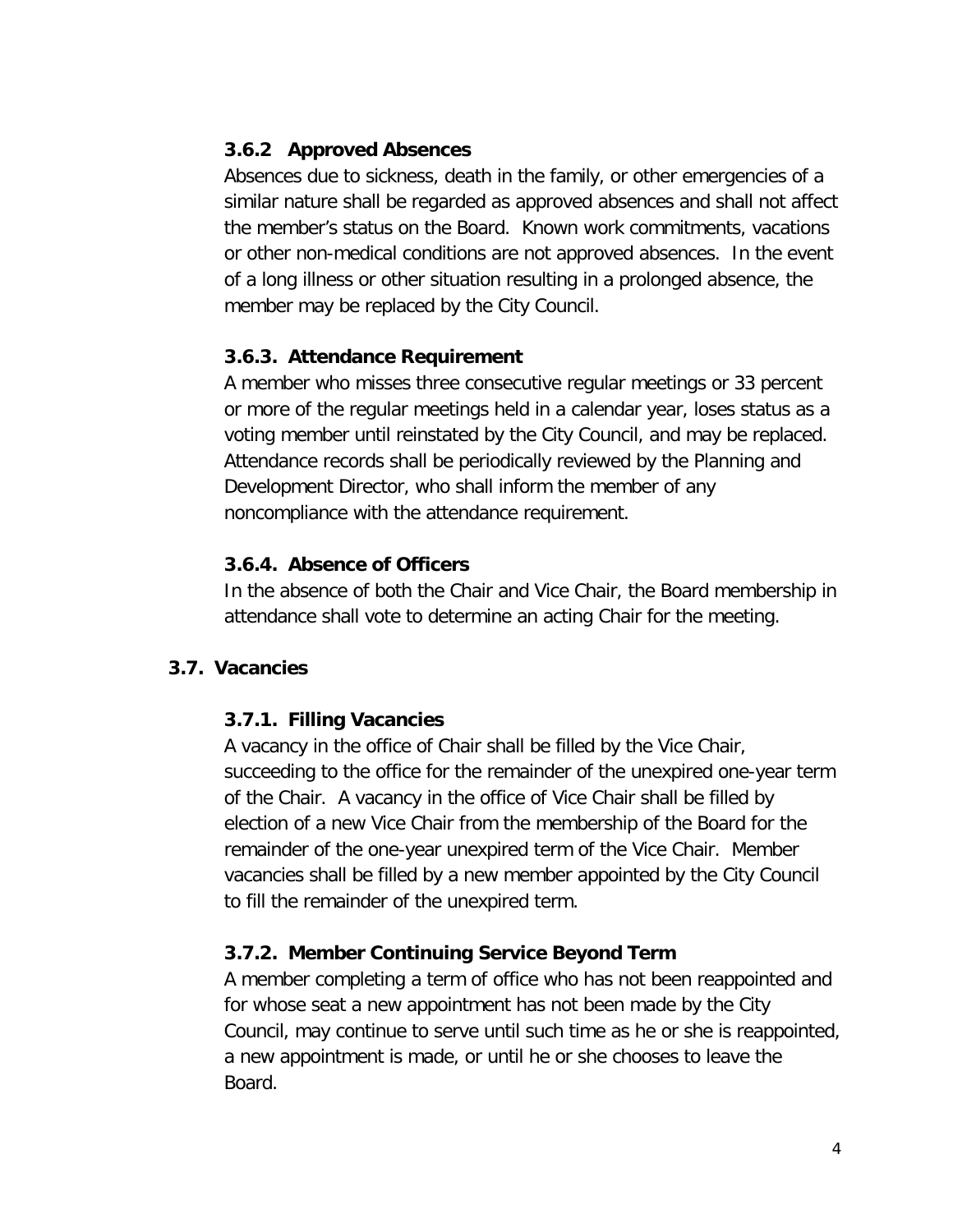#### **3.8. Resignations and Removal**

#### **3.8.1. Resignation**

**A.** A Board member who has chosen to resign before the expiration of his or her term, must notify the Director in writing (letter or email). This notice shall include the date upon which the resignation is effective, which if possible should be at least thirty days from the date of the notice.

**B.** If a member of the Board no longer resides within the City Limits, the move constitutes a resignation effective upon the date of the move.

**C.** The Director shall promptly inform the City Clerk of any vacancy on the Board.

### **3.8.2. Removal**

**A.** A Board member may be removed by the City Council for cause, including but not limited to violation of these Rules.

**B.** The Board may, by unanimous vote of the other members, recommend that a member be removed for cause and a replacement be appointed by the City Council. Such a recommendation shall be communicated in writing by the Director to the City Council and to the Board member in question in writing.

## **Section 4. Meeting Structure**

#### **4.1. Open Meetings**

It is the public policy of North Carolina that the hearings, deliberations, and actions of public bodies that administer the legislative, policy-making, quasijudicial, administrative and advisory functions of political subdivisions conducting the people's business, be conducted openly. Therefore, all official meetings of the Board, with a very few exceptions that are allowed by state law, shall be open to the public and any person is entitled to attend. The public's right to attend such meeting does not necessarily entitle the public to participate in the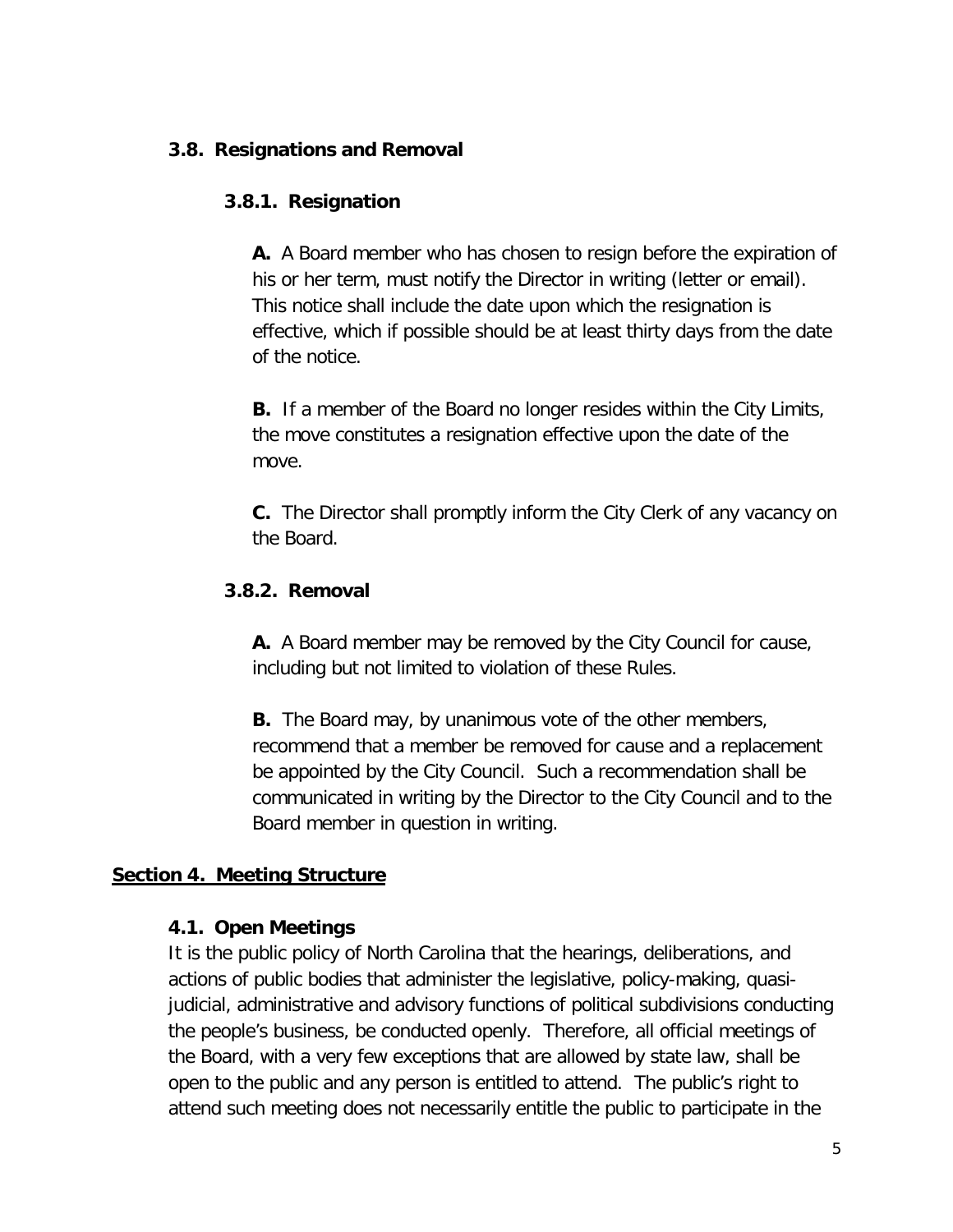meeting. An official meeting means a meeting, assembly, or gathering together at any time or place, or the simultaneous communication by conference telephone or other electronic means, of a majority of the members of a public body for the purpose of conducting hearings, participating in deliberations, or voting upon or otherwise transacting the public business that is within the jurisdiction, real or apparent, of the public body.

## **4.2. Regular Meetings**

### **4.2.1. Date, Time and Place**

Regular meetings of the Board shall be held on the second Wednesday of each month at 6:00 p.m. Regular meetings may be established at some other time and date at the discretion of the Board due to holidays or other reasons. The meetings shall be held in City Hall (Municipal Building), or any other location within the City or its ETJ.

### **4.2.2. Meeting Schedule**

Regular meetings for the calendar year shall be made available to the public in paper or electronic format, and posted on the principal bulletin board in the Planning and Development Department, and on the Department's website. Changes in the regular meeting schedule shall follow the notice requirements of North Carolina law.

#### **4.2.3. Meeting Notice**

Notices of meetings shall be provided in accordance with the notice requirements of North Carolina law.

#### **4.3. Special Meetings**

A special meeting of the Board may be called at any time by the Chair, or by a majority of the membership. Notice of the date, time and place of the special meeting, along with the purpose of the meeting, shall be given by the Director to each member at least 48 hours in advance of the meeting. Only those items of business specified in the notice may be transacted at a special meeting. The notice must be posted on the principal bulletin board of the Board, located in the Planning and Development Department, and shall comply with all other applicable notice requirements of North Carolina law.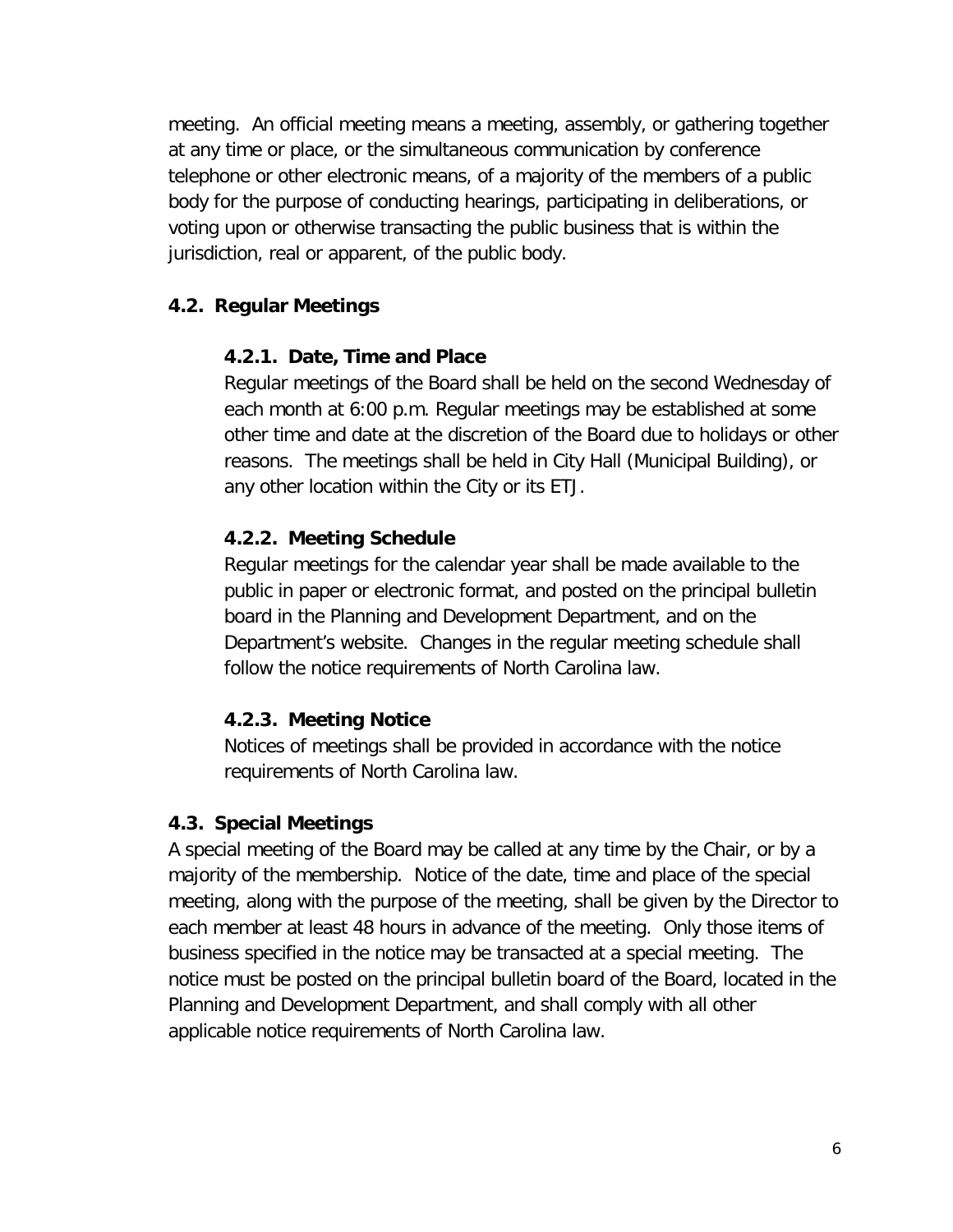### **4.4. Continued Meetings**

Any regular or special meeting may be continued to another specific date, time and place without additional public notice by a majority vote of the Board, in accordance with the deferral and continuance provisions of the Development Ordinance, as applicable, and these Rules.

## **4.5. Cancellation of Meetings**

Whenever there is no business for the Board, the Director may recommend that the Chair cancel a meeting. The Chair may cancel any meeting for good cause, including a known lack of a quorum or severe weather, except that the Chair shall not cancel a meeting called by a majority of the members without the consent of a majority of the members. Notice shall be given by the Director, at least 24 hours before the time set for the meeting to be cancelled, to all members and to the press, applicants and other interested persons as determined appropriate. In the case of severe weather, notice of cancellation shall be given at the earliest practical time.

## **4.6. Agendas and Meeting Order of Business**

#### **4.6.1. Agendas**

Meeting agendas and appropriate review materials and reports shall be prepared by the Director and distributed to all members.

Such administrative materials may be distributed to the members of the Board prior to the hearing if at the same time they are distributed to the applicant and to the landowner if that person is not the applicant. The administrative materials shall become a part of the hearing record and may be provided in written or electronic form. Objections to inclusion or exclusion of administrative materials may be made before or during the hearing. Rulings on unresolved objections shall be made by the Board at the hearing.

No business, old or new, may be considered by the Board unless such item properly appears on the agenda. However, a matter of business not subject to public notice requirements may be discussed or considered as a non-agenda item if approved for consideration by a majority vote of the members present.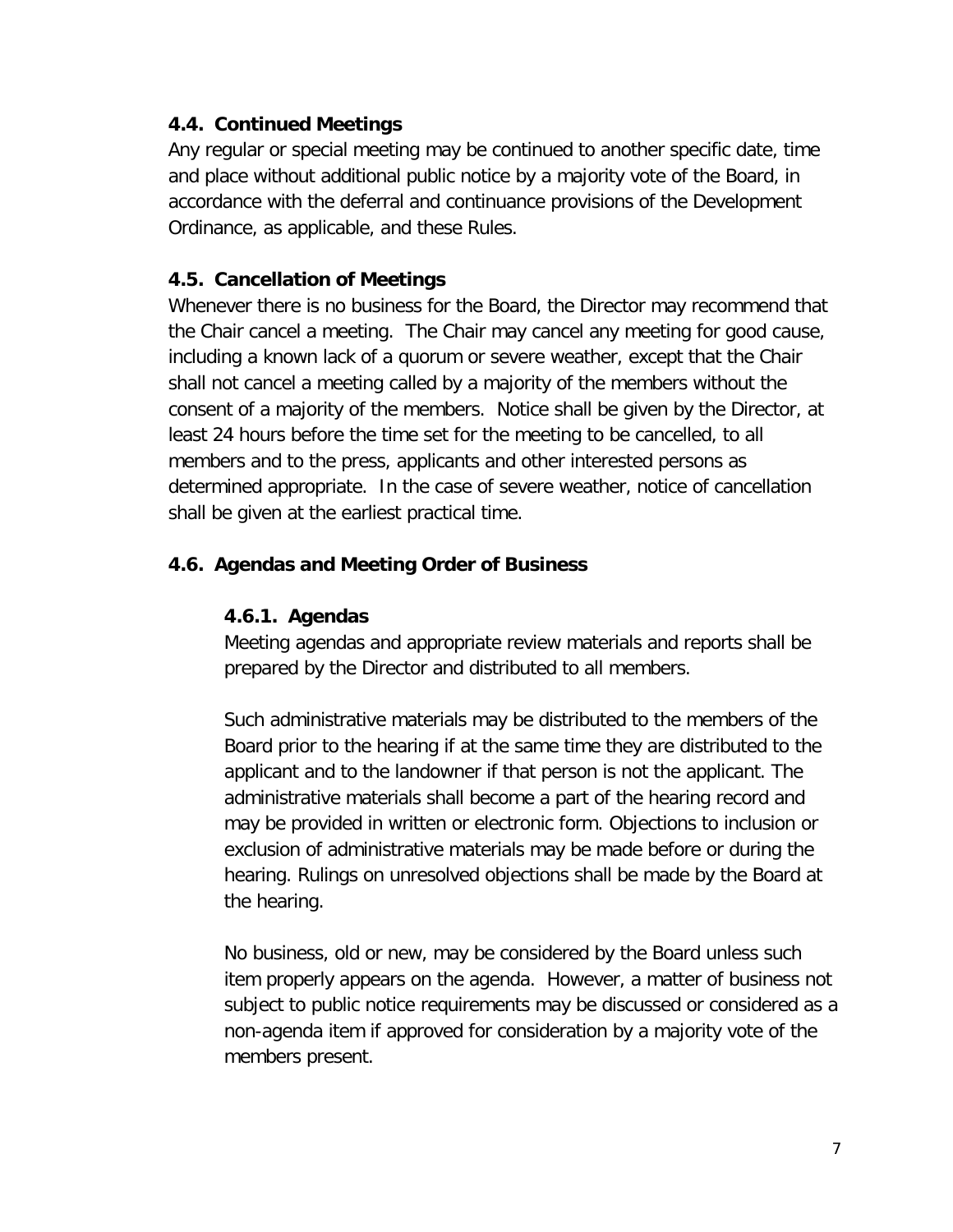## **4.6.2. Meeting Order of Business**

The order of business at meetings shall be:

- Call to Order
- Approval of Minutes of Previous Meeting(s)
- Chair's Remarks and Instructions
- Unfinished Business (continued cases; items previously discussed for which action was held or delayed; or items brought forward from work sessions)
- Hearing Items
- New Business (other than hearing items)
- Committee Reports (if applicable)
- Announcements
- Adjournment

The order of agenda items may be changed by the Chair if there is no objection from the members present.

## **4.7. Hearings**

### **4.7.1. Application Submittal**

In accordance with the Development Ordinance, the Director shall establish specific submittal requirements and review schedules for the applications heard by the Board.

## **4.7.2. Attendance by Applicant**

The Director shall notify the applicant of the date, place and time of the hearing in accordance with the public notification requirements of the Development Ordinance. The applicant, or a knowledgeable representative of the applicant, is expected to attend the hearing to support the application. This person should be capable of addressing issues and answering questions. If no one is present to represent the application, the Board may, in its discretion, continue the hearing to its next regular meeting.

## **4.7.3. Type of Public Hearing**

The Board follows a quasi-judicial hearing process as set forth in NCGS 160D-406 for its quasi-judicial decisions, which require all testimony to be sworn, and which require the Board to conclude certain findings before approving a Certificate of Appropriateness ("COA").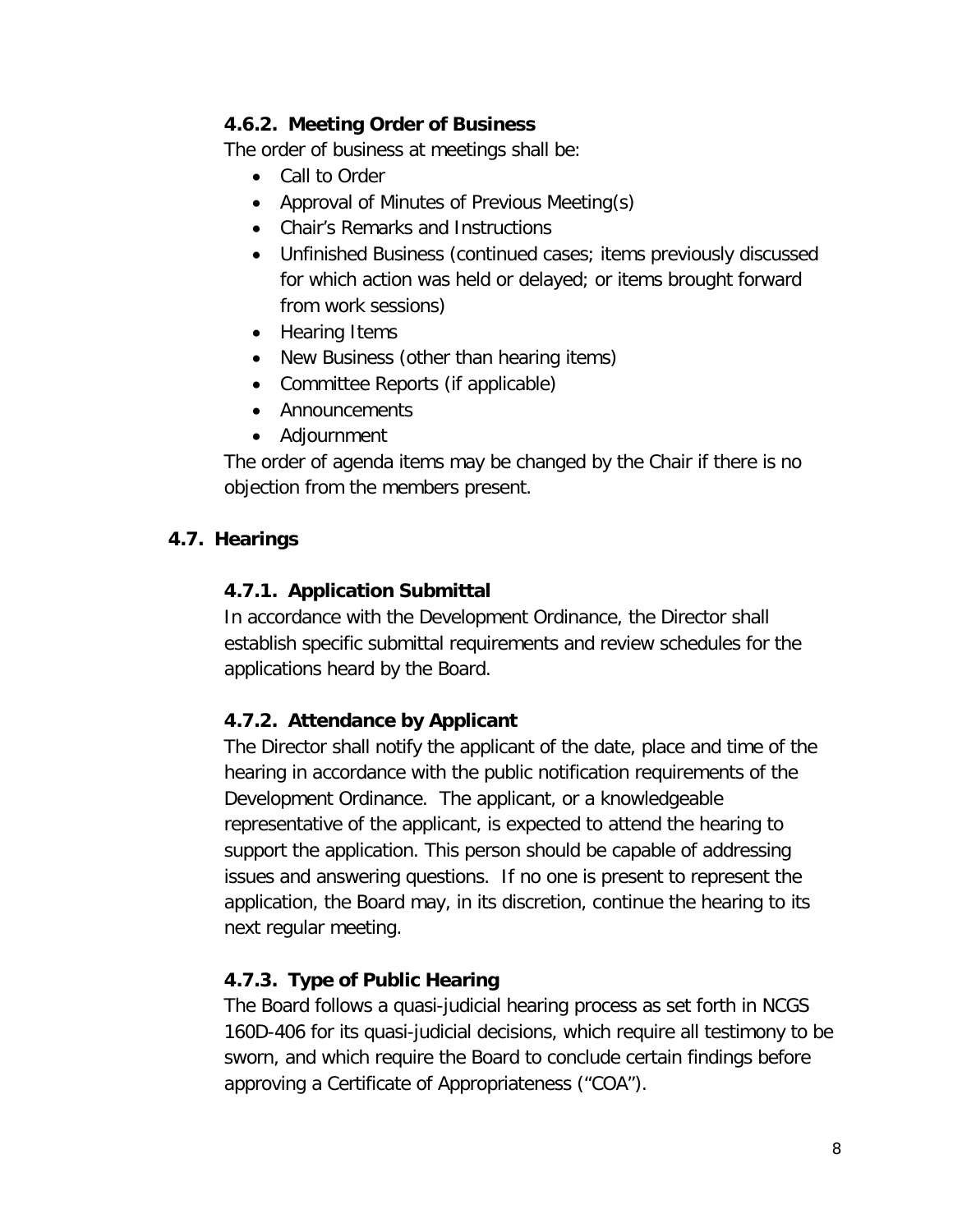# **4.7.4. Hearing Procedure**

The Board shall conduct its hearings in accordance with the quasi-judicial public hearing procedures of NCGS 160D-406 and as generally outlined below.

- Chair announces the item from the agenda
- Swear-in or affirm witnesses
- Hear staff presentation and recommendation
- Hear applicant testimony
- Hear testimony regarding the item from the public in attendance
- Allow rebuttal and/or cross examination of proponents or opponents
- Closing of testimony from the public by the Chair
- Deliberation and decision

Members of the Board may ask questions of staff, the applicant or any other person who has testified, at any time prior to voting on the item. As part of its review procedure, the Board may view the premises and seek the advice of the N.C. Division of Archives and History or such other expert advice as it may deem necessary under the circumstances.

## **4.7.5.Evidence**

- **A.** Although the Board is not bound by all the rules of evidence followed in judicial proceedings, evidence upon which decisions are based should be material (directly related to the matter and likely to influence the decision), substantial (of real value, worth or importance) and competent (having legal capacity or qualification).
- **B.** In general, findings of fact should not be based on hearsay evidence. Hearsay is a statement not made at the hearing that the proponent seeks to have admitted as evidence of the truth of the matter asserted in that statement.
- **C.** The Board, in order to make a reasoned decision, should not rely on the opinion testimony of laymen to support a finding that requires information from those with expertise in the matter.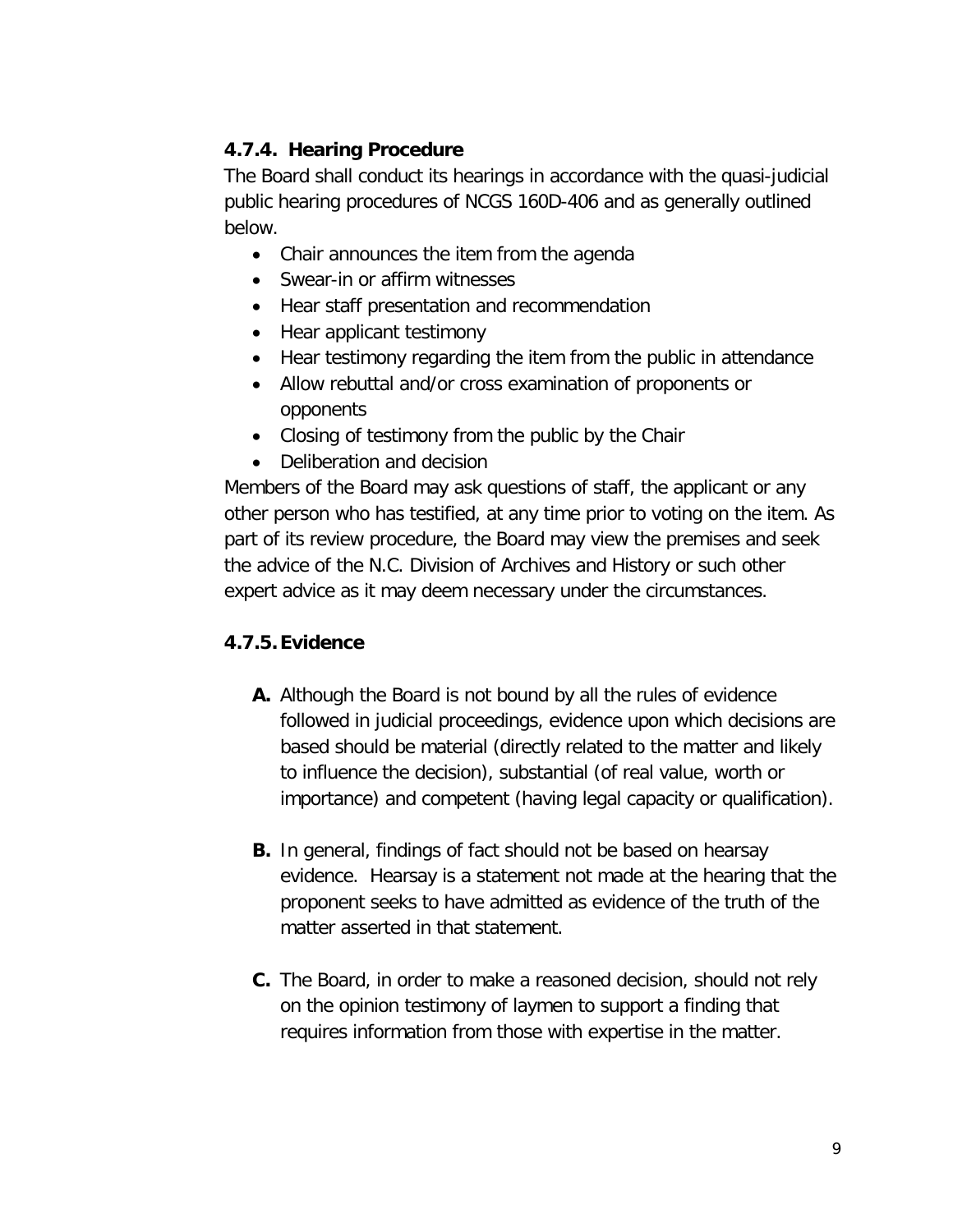### **4.8. Subpoenas**

The Board, through the Chair, may subpoena witnesses and compel production of evidence. To request issuance of a subpoena, persons with standing under NCGS 160D-1402(c) may make a written request to the Chair explaining why it is necessary for certain witnesses or evidence to be compelled. The Chair shall issue requested subpoenas that he or she determines to be relevant, reasonable in nature and scope, and not oppressive. The Chair shall rule on any motion to quash or modify a subpoena. Decisions made by the Chair regarding subpoenas may be appealed to the Board.

## **4.9. Public Testimony**

The Chair may limit repetitive testimony on any item, and may restrict anyone from making inappropriate or malicious remarks, or remarks not pertinent to the matter under consideration.

## **Section 5. Conducting Business**

### **5.1. General Expectations of Members**

- Be generally familiar with the laws and ordinances relating to the work of the Board, and with these Rules of Procedure;
- Be prepared for meetings by examining the information provided in the meeting packet and consulting staff with questions;
- Ask questions as appropriate during the hearing and actively participate in deliberations;
- Consider all information on each matter before the Board and make an informed decision; and
- Act in a fair, ethical and consistent manner.

#### **5.2. General Conduct of Members**

Members of the Board participating in a hearing and making a decision or a recommendation are expected to act in accordance with the following.

## **5.2.1. No Prejudice**

Members shall consider the application/request without prejudice.

#### **5.2.2. No Commitment Prior to Review**

Members shall take no public position on an application or on any proposed condition prior to the meeting at which the application is heard.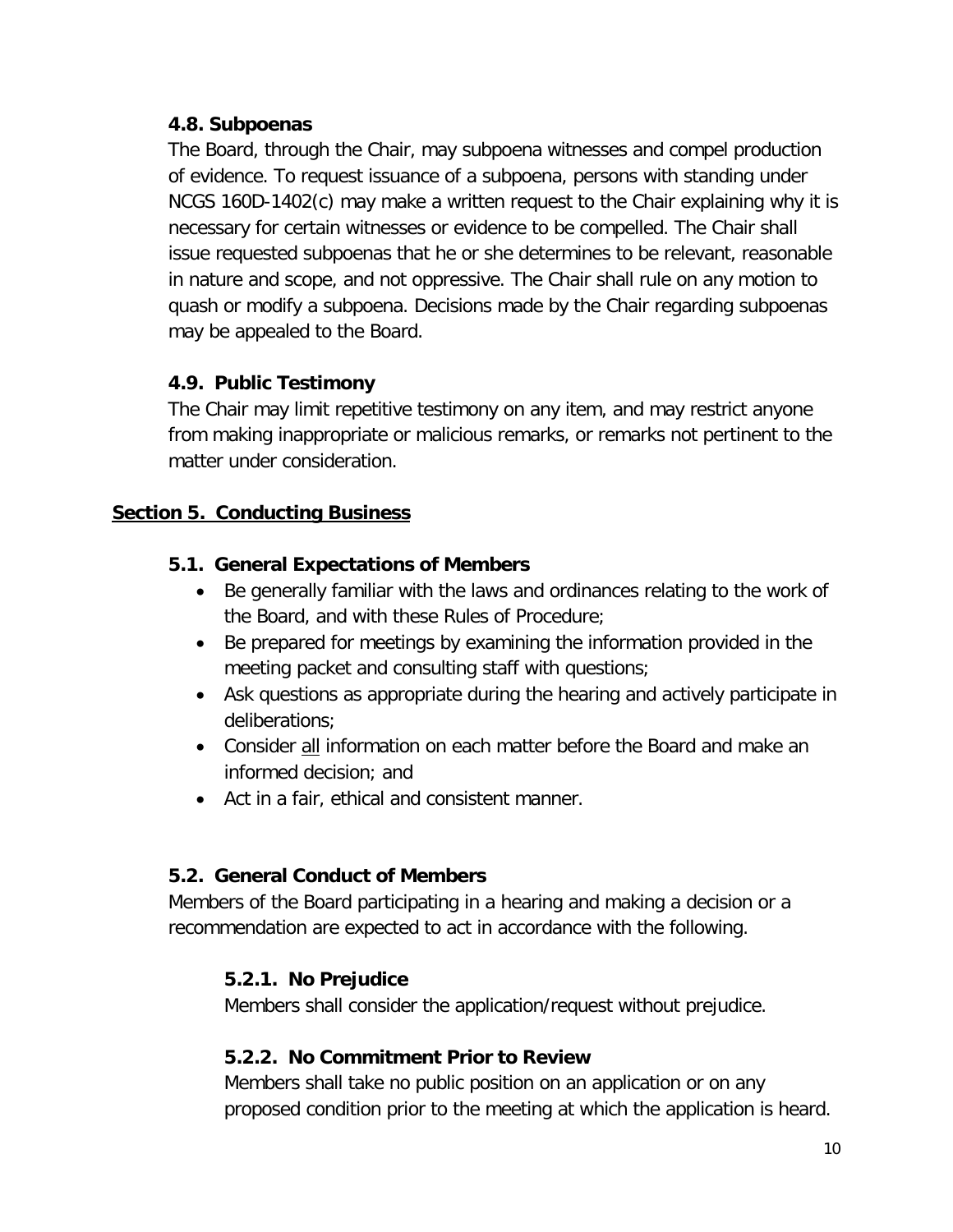# **5.2.3. No Deliberation or Formulation of Decision Prior to Meeting**

Members shall refrain from deliberation with other members or formulation of a judgment or decision prior to the meeting at which the application is heard.

### **5.2.4. No Ex-Parte Communication**

No Board member shall, in any manner, discuss any certificate of appropriateness application with the applicant, other Board members, or any other parties prior to the Board's deliberations on the matter during the hearing. The Board's quasi-judicial procedures are designed to ensure that all information and discussions regarding the matter under consideration take place during the Board's hearing, so that all parties hear the same testimony at the same time, and so that persons giving testimony can be questioned in person by the Board and by opposing parties. Any communication regarding a pending application that does occur outside of the hearing must be fully disclosed by the member or members involved before the start of the appropriate hearing. Members may, however, seek or receive explanatory information or clarification pertaining to the application from the Director or the Planning and Development Department staff prior to the hearing. Any such explanation or clarification shall be provided by the Director or the Planning and Development Department staff to all Board members.

# **5.2.5. Acknowledgement of Relationship or Association With An Applicant or Other Party**

Members should, prior to or at the beginning of the public hearing, disclose any past or present close familial, business or associational relationship with an applicant or other party to the matter.

## **5.3. Violation of Due Process / Conflict of Interest**

A member shall not participate in or vote on any matter where: i) the outcome of the matter being considered is reasonably likely to have a direct, substantial and readily identifiable financial impact on the member; ii) participation in or voting on the matter would violate the applicant's or an affected person's constitutional right to an impartial decision maker; or iii) the landowner of the affected property or the applicant is a person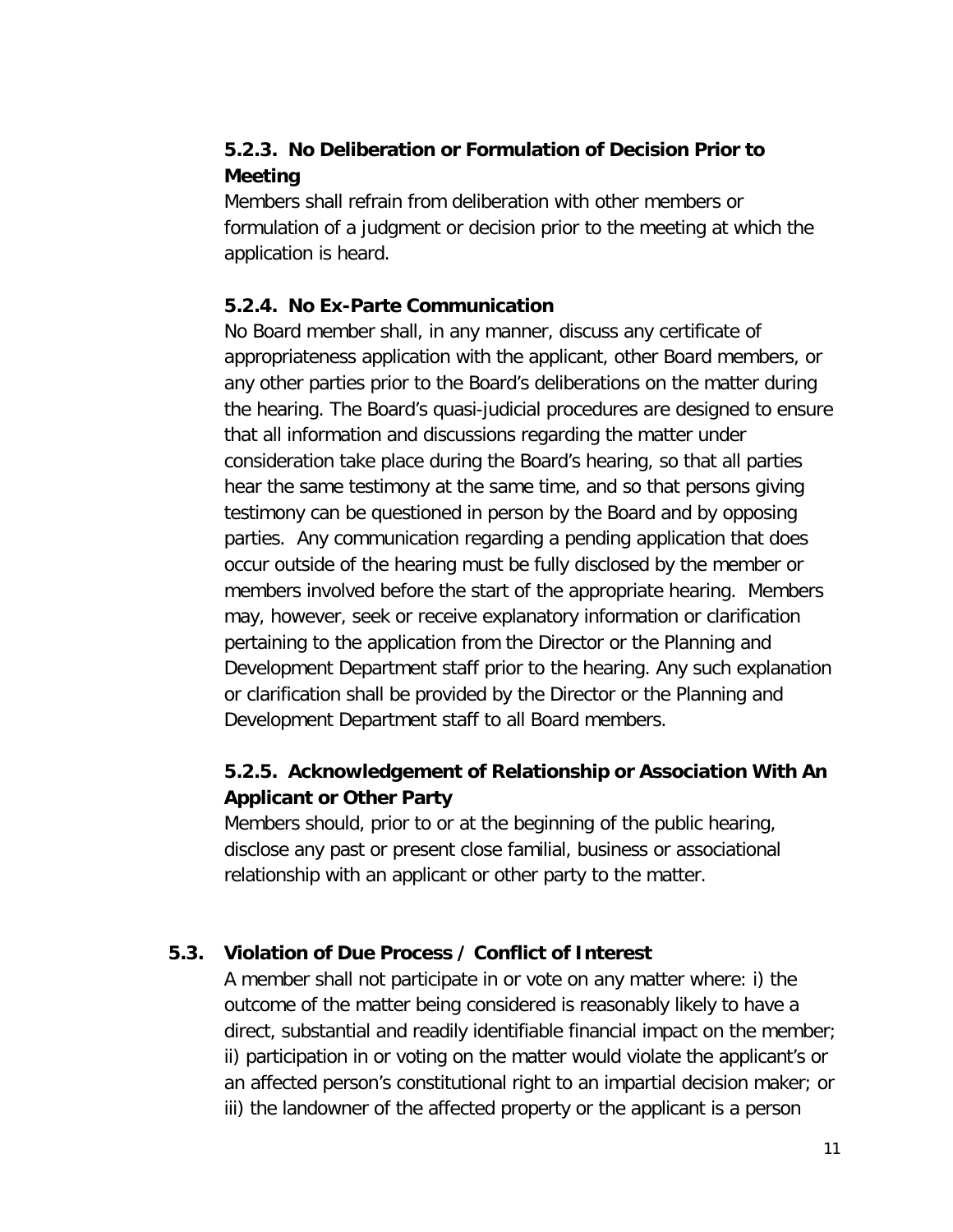with whom the member has a close familial, business, or other associational relationship. For purposes of this section, a "close familial relationship" means a spouse, parent, child, brother, sister, grandparent, or grandchild. The term includes the step, half, and in-law relationships.

Adhering to the General Conduct of Members contained in these Rules can avoid situations that can affect impartiality and therefore present a conflict of interest, or the appearance of a conflict of interest.

Members are encouraged to consult the Director or designated staff regarding situations that may be considered a conflict of interest or a perceived conflict of interest. If a member has a conflict of interest regarding any matter before the Board, he or she should inform the Director as soon in advance of the meeting as possible, to allow time for an alternate member to be contacted to participate in his or her place.

#### **5.3.1. Recusal (Excuse from Participation)**

Members have a legal duty to vote and may only recuse themselves if a statutory exception, as listed in Section 5.3, applies. If a member realizes at the meeting that he or she may have a conflict of interest concerning a matter on the agenda, a request for recusal must be made immediately before the start of the hearing, and must be voted on (recognized) by the Board for the record. A member with a recognized conflict of interest relative to any matter shall not participate in the hearing, deliberation or voting on the matter. A recused member shall physically vacate his or her seat while the matter is being considered. If there is a challenge to a member's participation in a matter due to an alleged conflict of interest, the member shall be given the opportunity to request recusal, or to refute the allegation. The remaining members of the Board shall then by majority vote decide the issue.

#### **5.4. Motions**

The Board shall proceed in all matters by motion. Any member, including the Chair, may make or second a motion. A motion may be amended by any member, subject to the agreement of the person who made the motion. A motion may be withdrawn by the person making the motion at any time before a vote. Unless withdrawn, all seconded motions must be voted upon. A motion that does not receive a second fails automatically and is not voted upon.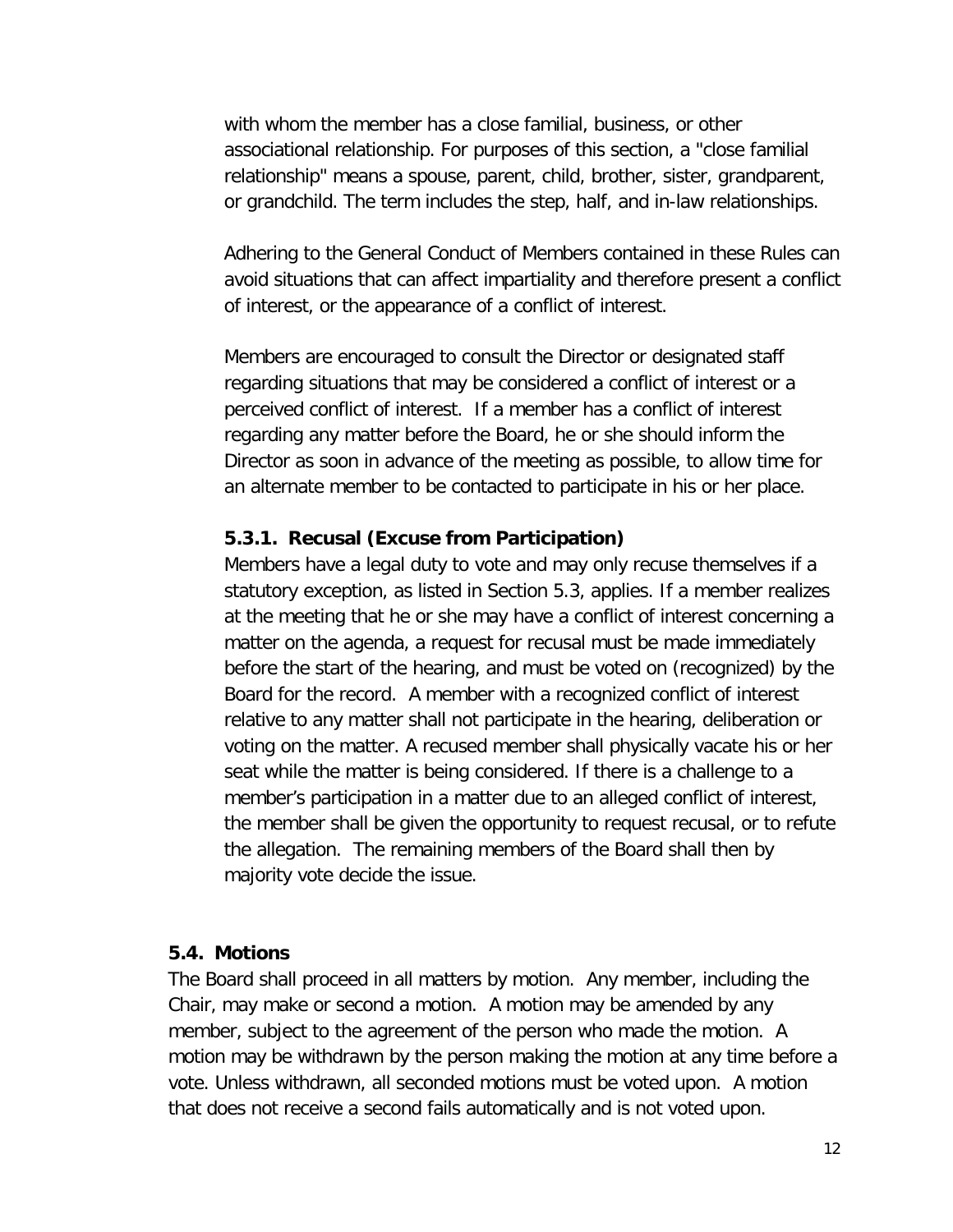## **5.4.1. Substantive Motions**

Substantive motions are non-procedural motions that result in final disposition of the matter under consideration. For the Board, these motions are:

- Approval as submitted (no changes to the application)
- Approval as amended (with specific conditions or additions stated as a part of the motion)
- Denial

All substantive motions are debatable, and require a majority vote of members present to approve. While a substantive motion is pending, meaning that it has been seconded but not voted upon, a **substitute motion** regarding the same issue may be introduced. If seconded, the substitute motion shall be voted upon first. If the substitute motion is approved, the original motion is automatically deemed denied. If the substitute motion fails, then the original motion is voted upon, or another substitute motion can be made. Only one substitute motion can be under consideration at a time.

## **5.4.2. Procedural Motions**

Procedural motions in the collective provide a structure for conducting the business of the Board, and promote propriety of behavior. Below are procedural motions that are commonly used in meetings of the Board.

- Approval of minutes
- Postpone consideration (to a date and time certain, with reasons stated)
- Take a recess (a short break)
- Call the question (to end discussion among Board members)
- Refer to committee (where an appropriate committee exists)
- Re-open public testimony (after the Chair has closed it)
- Reconsider (re-open a case decided at the same meeting)
- Adjourn
- Excuse from participation (recuse) (voluntary exclusion from participation in a particular matter)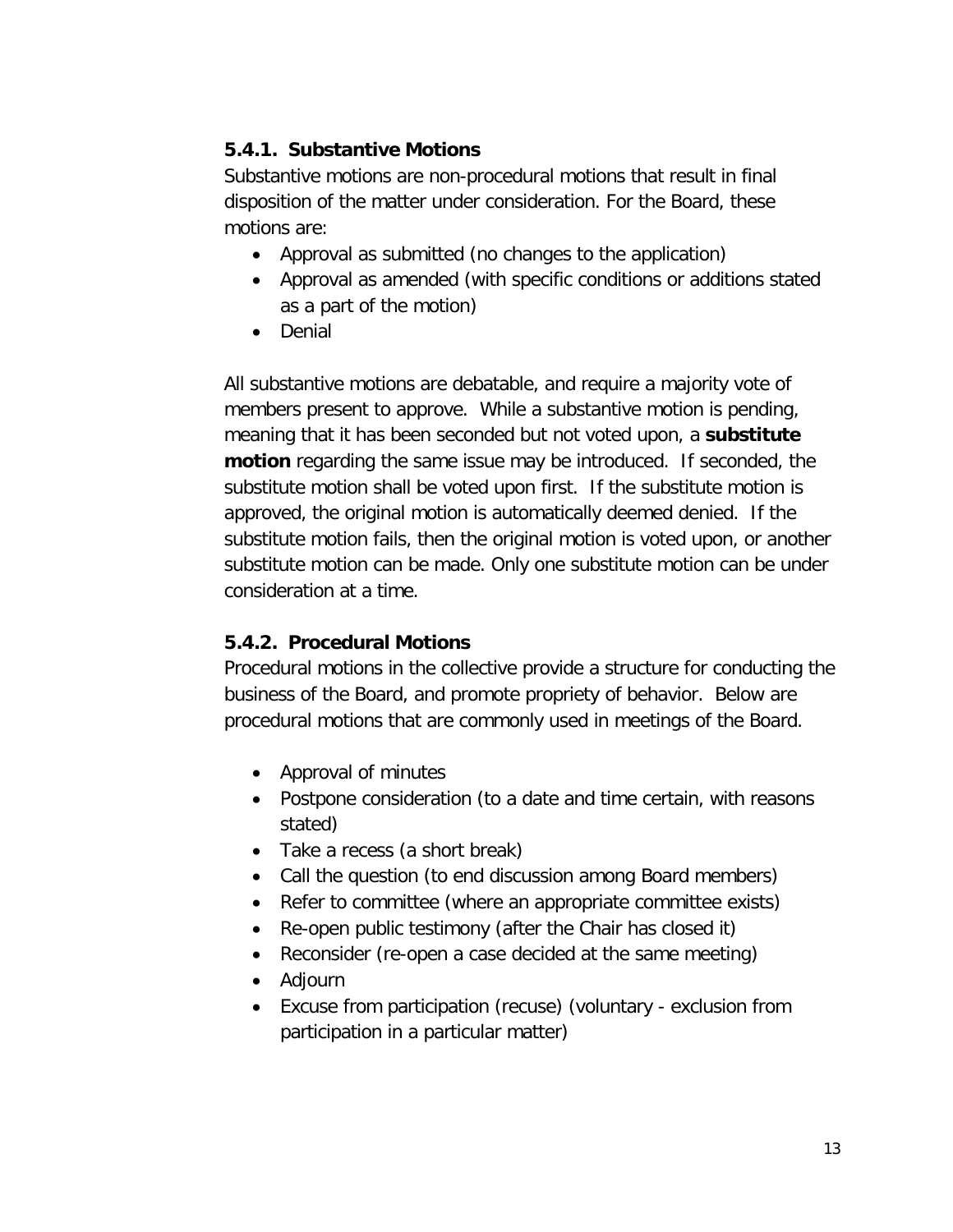- Remove from participation (involuntary when an objection to participation is raised by another Board member or a party to the matter and is found to be valid by the Board)
- To consider an item not on the meeting agenda (if not subject to public notice requirements)
- To change the order of agenda items (when the Chair does not have unanimous consent)

All procedural motions are open to discussion with the exception of a motion to recess, adjourn or call the question, which are voted on immediately. All motions require a majority vote of the members present.

### **5.5. Deliberation**

When a motion is introduced and seconded, the Chair should state the motion for the purpose of clarity and understanding, and then open the floor for discussion by the Board members. The member who introduced the motion is entitled to speak first, and all members should be given the opportunity to speak if they are so inclined. Any member may move to call the question when it appears that deliberations are concluded, or there is an impasse. A majority vote will then end deliberations. A vote is then taken on the original motion.

## **5.6. Decisions**

Provided a quorum is present, all decisions of the Board shall be made by a majority of the members present.

## **5.6.1. Qualification to Vote**

No Board member shall vote on any matter before the Board unless that member shall have attended the previous deliberations on such matter, or shall otherwise have the approval of the Chair to vote on such matter. The Chair's approval shall be contingent on the assurance by the member that the member has read or reviewed all material distributed to the Board related to the matter, including any material presented by the applicant during the previous deliberations and the minutes of any meeting at which the matter was discussed.

# **5.6.2. Voting**

**A.** No member attending the presentation on a matter shall be excused from voting except for cause by majority vote of the Board.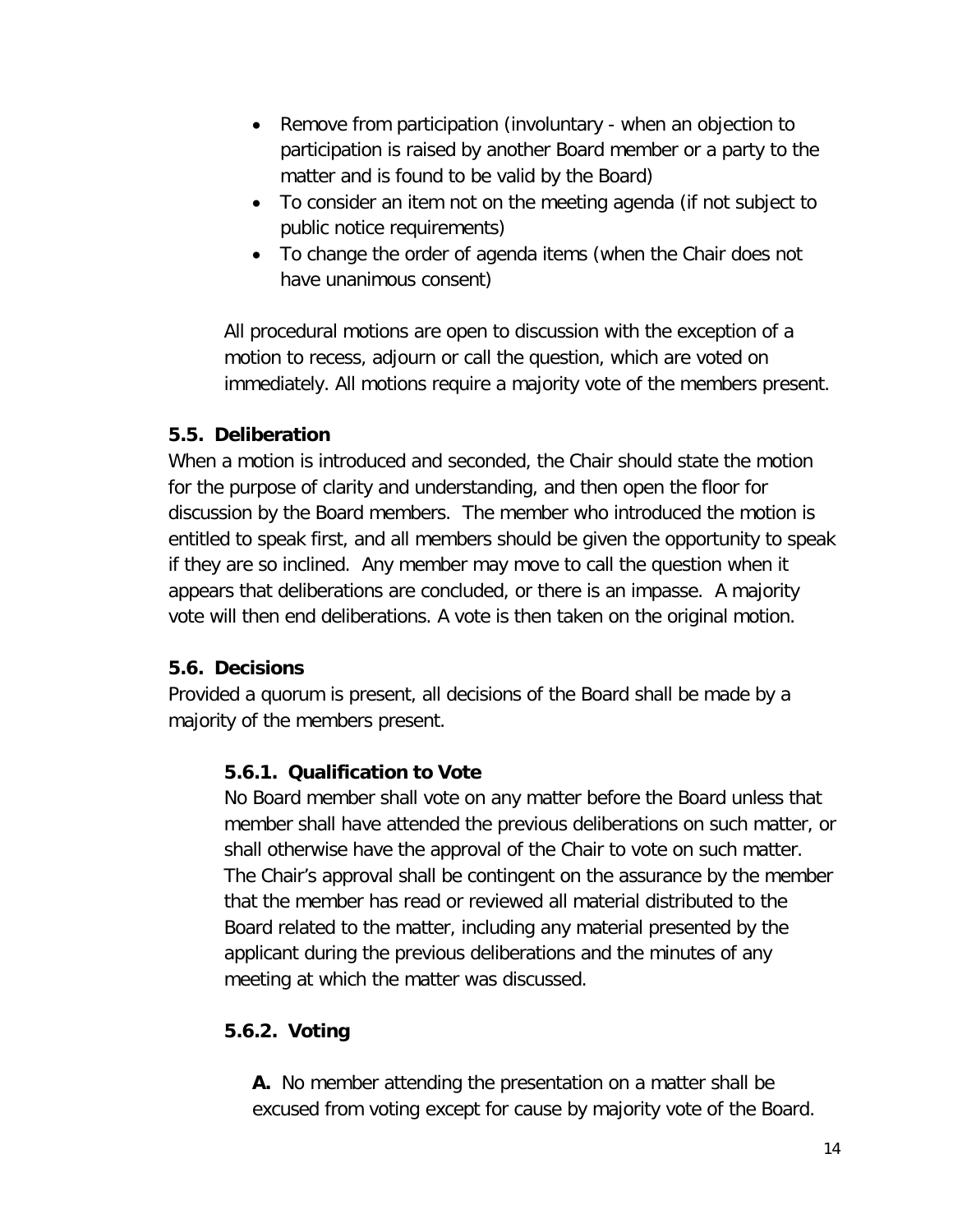**B.** A failure to vote by a member who is physically present at the meeting, or who has withdrawn without having been excused or recused by the Board, shall be recorded as an affirmative vote.

**C.** A tie vote constitutes disapproval of the motion.

**D.** The method of voting shall be decided upon by the Chair, and may be by show of hands, "yes" or "no", or roll call. Any member may motion for a roll call vote on a particular matter, which shall require a majority vote to conduct.

#### **5.6.3. Form of Decisions**

Certificate of Appropriateness decisions shall be certified and filed by the Secretary or other designee of the Director, and communicated to the applicant in writing within 10 business days of the decision. Decisions regarding COA applications must be based on whether or not the proposed activity is incongruous with the special character of the historic district. Notification shall include any special instructions or conditions relative to the action taken.

#### **5.6.4. Public Availability of Decisions**

The Director shall make all decisions available to the public in the offices of the Planning and Development Department during normal business hours.

#### **5.6.5. Expiration of Decisions**

A certificate of appropriateness shall expire and become null and void if a building permit is not issued or construction or installation commenced for development approved by the certificate within 18 months of its issuance.

#### **Section 6. Record Keeping**

The minutes of all meetings and other records of the Board shall be maintained by the Secretary or other designee of the Planning and Development Department Director. Minutes of meetings shall be prepared by the Secretary or designee and should be transmitted to the Board prior to the next regular meeting. Minutes are not official until approved by the Board, at which time it becomes the official public record of the Board's actions.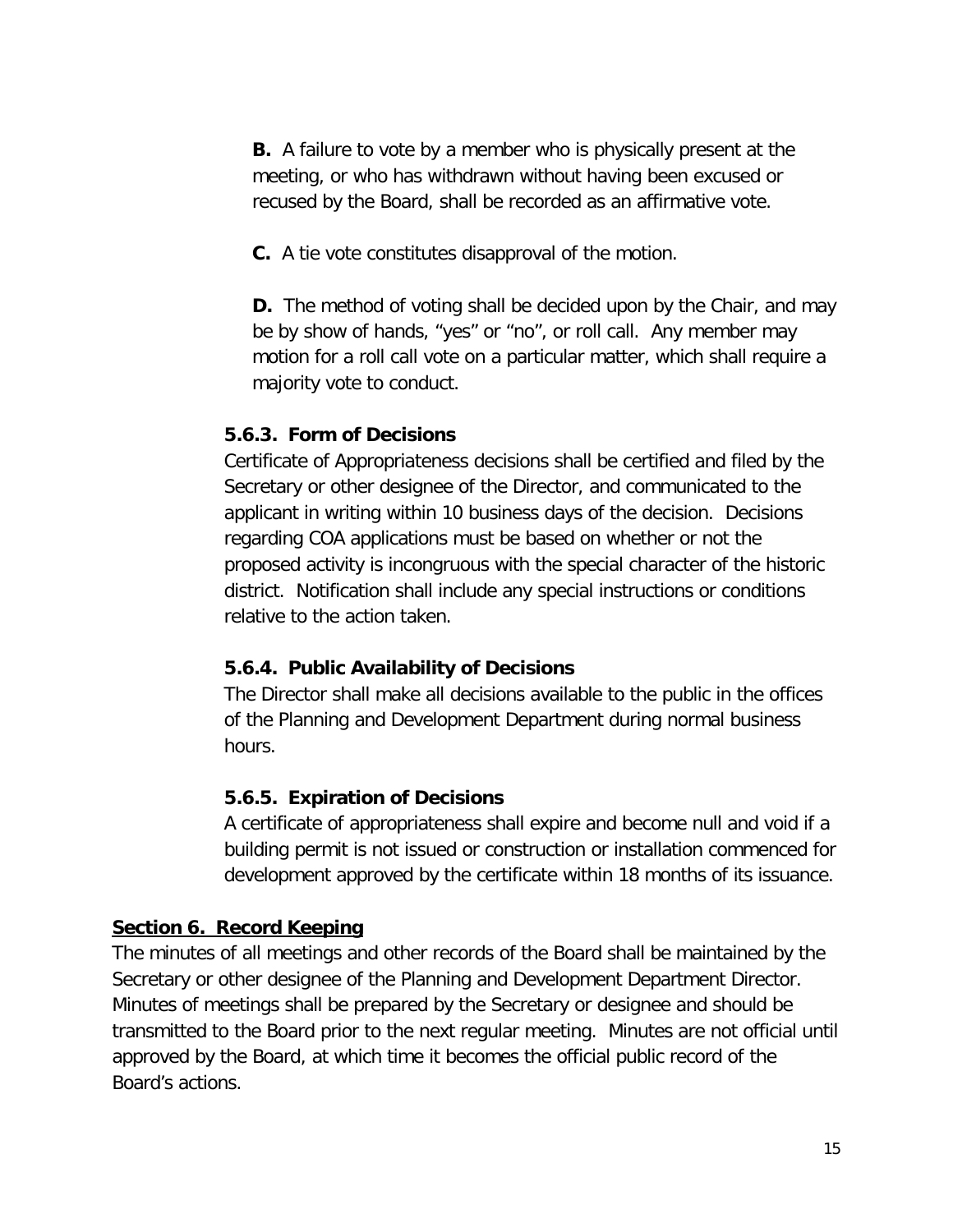Minutes shall include the following:

- Date, time and place of the meeting
- Names of members in attendance and names of absent members
- Names of staff members in attendance
- Names and addresses of applicant(s) and others that spoke on each matter
- A summary of evidence presented to the Board on each matter
- A summary of the discussion on each matter
- The wording of each motion or resolution, including who made the motion and who seconded
- All votes of the Board

All application records and supporting materials are kept electronically by the Director in accordance with North Carolina records retention rules.

# **Section 7. Rehearing of Denied Applications**

The Board has no legal authority or jurisdiction to hear the same matter a second time. Therefore, if an applicant desires to submit a second application regarding a previously denied request, he or she must first appear before the Board to present evidence that there has been a substantial change in the application, relevant ordinance provisions, evidence or material site conditions in the matter that presents new issues, hence allowing a second application to be heard as an entirely new proceeding. If the Board determines no substantial change exists, it shall deny a rehearing on the matter. If the Board determines that there has been such a change, it shall thereupon treat a subsequent application in the same manner as any other application.

# **Section 8. Appeals**

An appeal regarding a decision of the Historic Preservation Commission shall be made to the City of High Point Board of Adjustment within 30 days of the receipt by the appealing party of the written decision. The appeal shall be in the nature of certiorari.

# **Section 9. Amendment of the Rules of Procedure**

These rules may, within the limits allowed by law, be amended at any time by an affirmative vote of a majority of members present, provided a quorum of members exists, and provided that the amendment to be voted on was presented in writing at a regular or special meeting preceding the meeting at which the vote is taken.